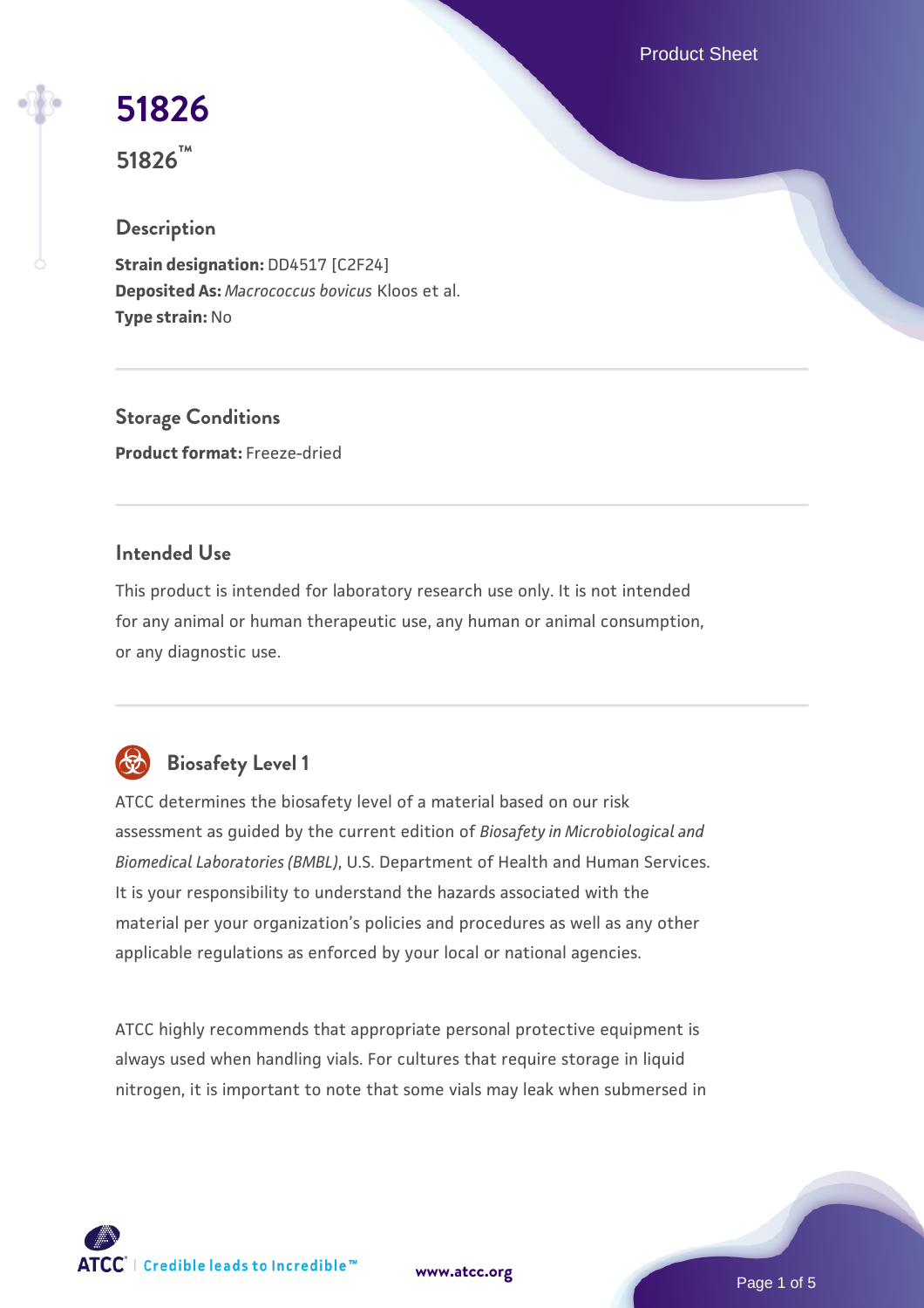**[51826](https://www.atcc.org/products/51826)** Product Sheet

liquid nitrogen and will slowly fill with liquid nitrogen. Upon thawing, the conversion of the liquid nitrogen back to its gas phase may result in the vial exploding or blowing off its cap with dangerous force creating flying debris. Unless necessary, ATCC recommends that these cultures be stored in the vapor phase of liquid nitrogen rather than submersed in liquid nitrogen.

### **Certificate of Analysis**

For batch-specific test results, refer to the applicable certificate of analysis that can be found at www.atcc.org.

#### **Growth Conditions**

**Medium:**  [ATCC Medium 18: Trypticase Soy Agar/Broth](https://www.atcc.org/-/media/product-assets/documents/microbial-media-formulations/1/8/atcc-medium-18.pdf?rev=832846e1425841f19fc70569848edae7) **Temperature:** 37°C

## **Material Citation**

If use of this material results in a scientific publication, please cite the material in the following manner: 51826 (ATCC 51826)

#### **References**

References and other information relating to this material are available at www.atcc.org.



**[www.atcc.org](http://www.atcc.org)**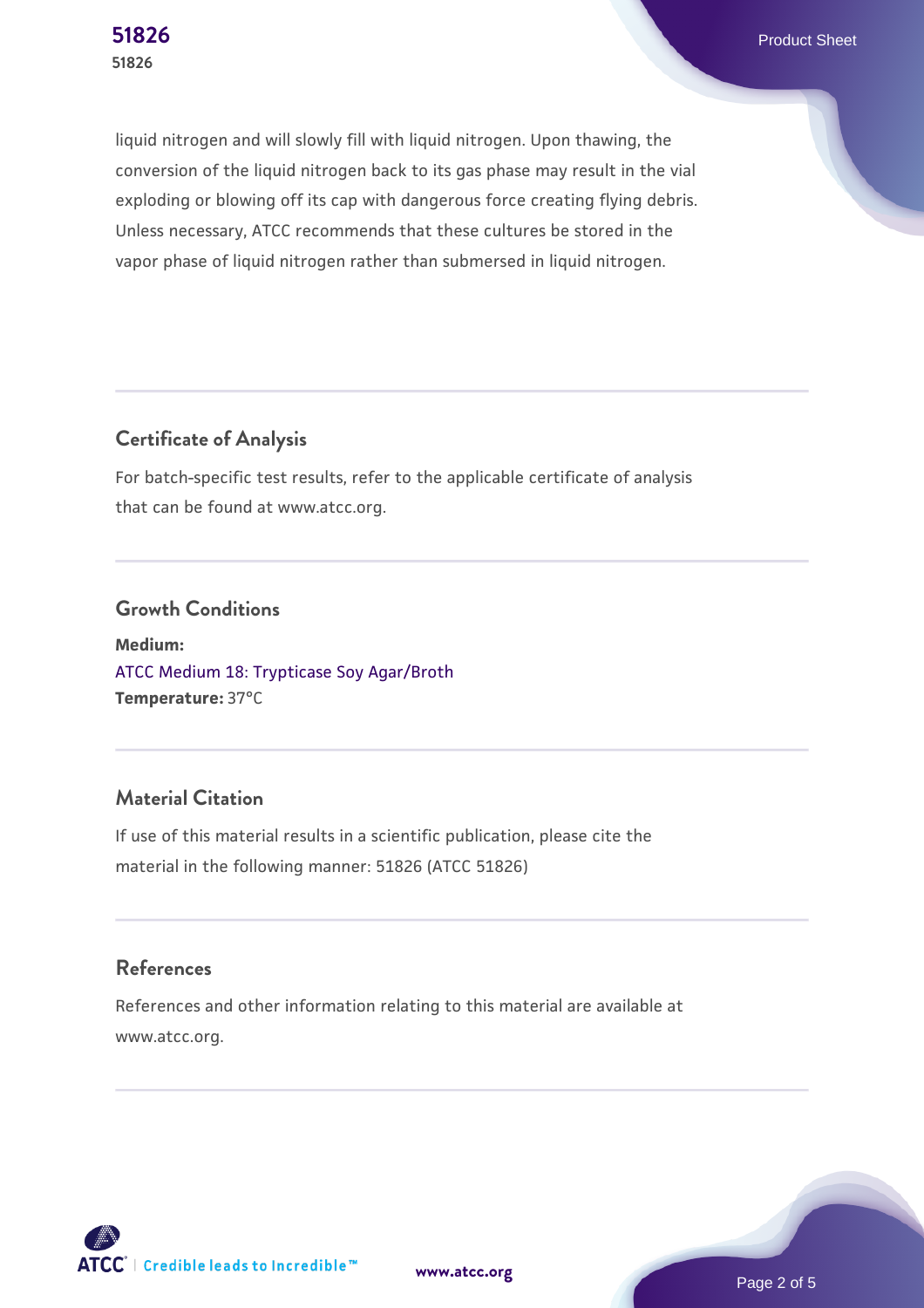#### **Warranty**

The product is provided 'AS IS' and the viability of ATCC® products is warranted for 30 days from the date of shipment, provided that the customer has stored and handled the product according to the information included on the product information sheet, website, and Certificate of Analysis. For living cultures, ATCC lists the media formulation and reagents that have been found to be effective for the product. While other unspecified media and reagents may also produce satisfactory results, a change in the ATCC and/or depositor-recommended protocols may affect the recovery, growth, and/or function of the product. If an alternative medium formulation or reagent is used, the ATCC warranty for viability is no longer valid. Except as expressly set forth herein, no other warranties of any kind are provided, express or implied, including, but not limited to, any implied warranties of merchantability, fitness for a particular purpose, manufacture according to cGMP standards, typicality, safety, accuracy, and/or noninfringement.

#### **Disclaimers**

This product is intended for laboratory research use only. It is not intended for any animal or human therapeutic use, any human or animal consumption, or any diagnostic use. Any proposed commercial use is prohibited without a license from ATCC.

While ATCC uses reasonable efforts to include accurate and up-to-date information on this product sheet, ATCC makes no warranties or representations as to its accuracy. Citations from scientific literature and patents are provided for informational purposes only. ATCC does not warrant that such information has been confirmed to be accurate or complete and the customer bears the sole responsibility of confirming the accuracy and completeness of any such information.

This product is sent on the condition that the customer is responsible for and assumes all risk and responsibility in connection with the receipt, handling,

**[www.atcc.org](http://www.atcc.org)**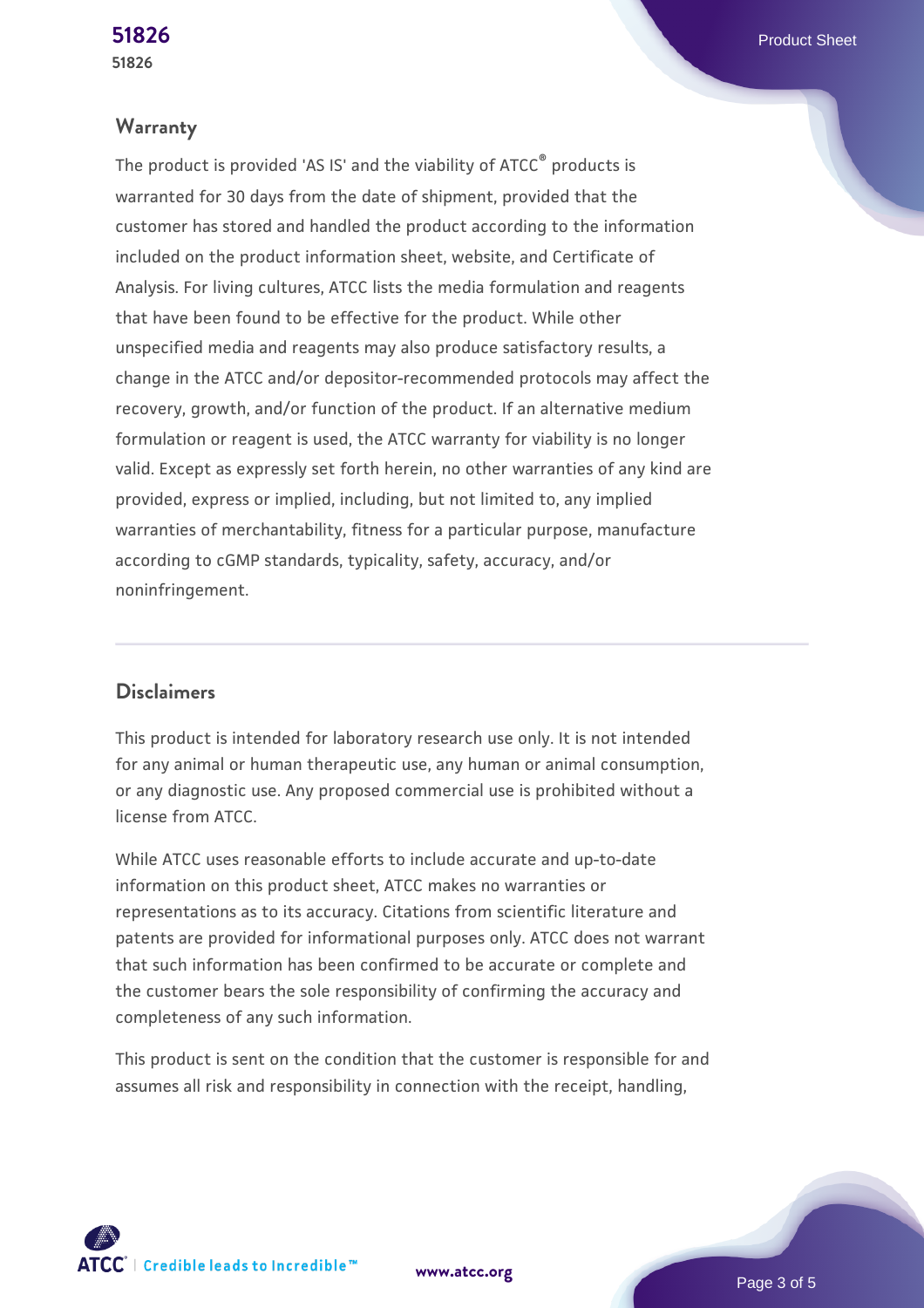storage, disposal, and use of the ATCC product including without limitation taking all appropriate safety and handling precautions to minimize health or environmental risk. As a condition of receiving the material, the customer agrees that any activity undertaken with the ATCC product and any progeny or modifications will be conducted in compliance with all applicable laws, regulations, and guidelines. This product is provided 'AS IS' with no representations or warranties whatsoever except as expressly set forth herein and in no event shall ATCC, its parents, subsidiaries, directors, officers, agents, employees, assigns, successors, and affiliates be liable for indirect, special, incidental, or consequential damages of any kind in connection with or arising out of the customer's use of the product. While reasonable effort is made to ensure authenticity and reliability of materials on deposit, ATCC is not liable for damages arising from the misidentification or misrepresentation of such materials.

Please see the material transfer agreement (MTA) for further details regarding the use of this product. The MTA is available at www.atcc.org.

# **Copyright and Trademark Information**

© ATCC 2021. All rights reserved.

ATCC is a registered trademark of the American Type Culture Collection.

#### **Revision**

This information on this document was last updated on 2021-05-19

# **Contact Information**

ATCC 10801 University Boulevard Manassas, VA 20110-2209 USA